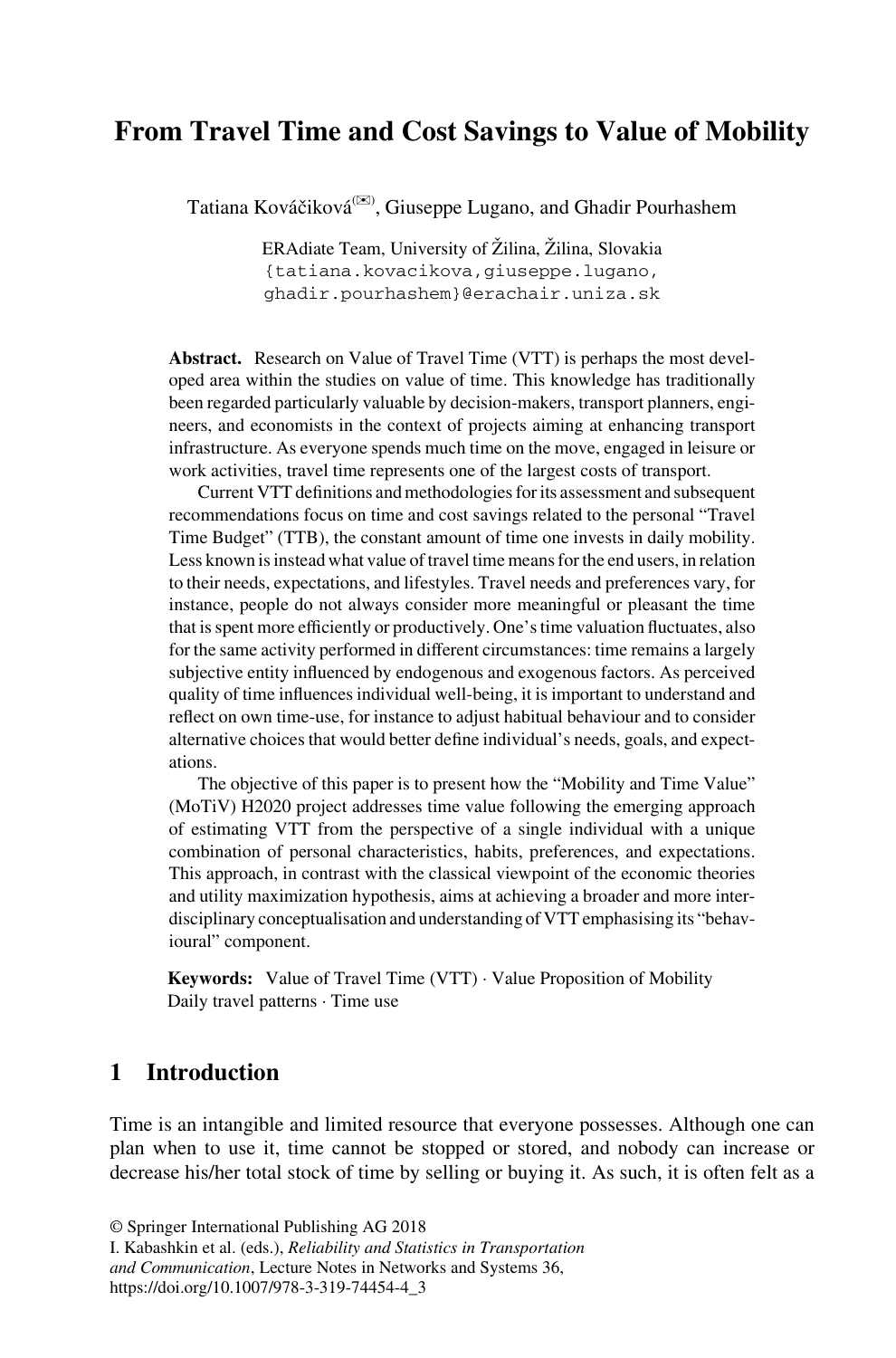scarce and therefore precious resource. Time can be used more efficiently, or just experienced differently.

It is not straightforward to tackle the issue of value of time (VOT), since there is no general definition of this concept. A classic study by Becker [\[1\]](#page-8-0) regards the study of the allocation of time as an area of consumer economics in which time value is assessed in relation to working and non-working hours, related respectively to people's role as "producers" and "consumers" of commodities. Becker [[1\]](#page-8-0) argues that "*the allocation and efficiency of non*-*working time may now be more important to economic welfare than that of working time […] the cost of a service like the theatre or a good like meat is generally simply said to be equal to their market prices, yet everyone would agree that the theatre and even dining take time, just as schooling does, time that often could have been used productively*". This approach has influenced subsequent research, which has for instance compared use of time to the use of money [\[5](#page-8-0), [7, 8](#page-8-0), [15\]](#page-8-0): indeed, workers' salary is calculated in relation to the number of working hours (i.e. hourly wage). Following this logic, time savings are a key objective of projects addressing value of time because implying higher efficiency and productivity.

The Value of Travel Time (VTT) is one of the most important factors of transport and mobility planning and a number of countries and international organisation have official values that transport project and policies on a consistent basis [[19,](#page-8-0) [10\]](#page-8-0). On the other hand, research on VTT is perhaps the most developed area within the studies on value of time. The current VTT definitions and methodologies for its assessment and subsequent recommendations focus on time and cost savings related to the personal "Travel Time Budget" (TTB), the constant amount of time one invests in daily mobility. This knowledge has traditionally been regarded particularly valuable by decisionmakers, transport planners, engineers, and economists in the context of projects aiming at enhancing transport infrastructure. As everyone spends much time on the move, engaged in leisure or work activities, travel time represents one of the largest costs of transport.

Traditional approaches to VTT estimation regards travel time as unproductive, thus separating "activity time" from "travel time". On the other hand, it has been acknowledged that travel can be an activity in itself [\[13](#page-8-0)]. Hence, a more complete VTT estimation should consider activities within mobility, as well as mobility within activities. This view, which goes beyond economic cost considerations, can be linked to the emerging behavioural perspective of "happiness economics" in transport planning. As underlined by Duarte et al. [[6\]](#page-8-0), "*existing behavioural travel choice models should be enhanced with regards to their behavioural validity incorporating the impacts of travelling happiness/ satisfaction*". It follows that value of travel time as well should be investigated in relation to subjective wellbeing [\[4](#page-8-0)]. Although the role and importance of motivational and behavioural factors in VTT research start to be well recognised, these factors do not usually represent the cornerstone of VTT projects. Indeed, further research is needed to describe what value of travel time means for the end users, in relation to their needs, expectations, and lifestyles. Travel needs and preferences vary, for instance, people do not always consider more meaningful or pleasant time that is spent more efficiently or productively. One's time valuation fluctuates, also for the same activity performed in different circumstances: time remains a largely subjective entity influenced by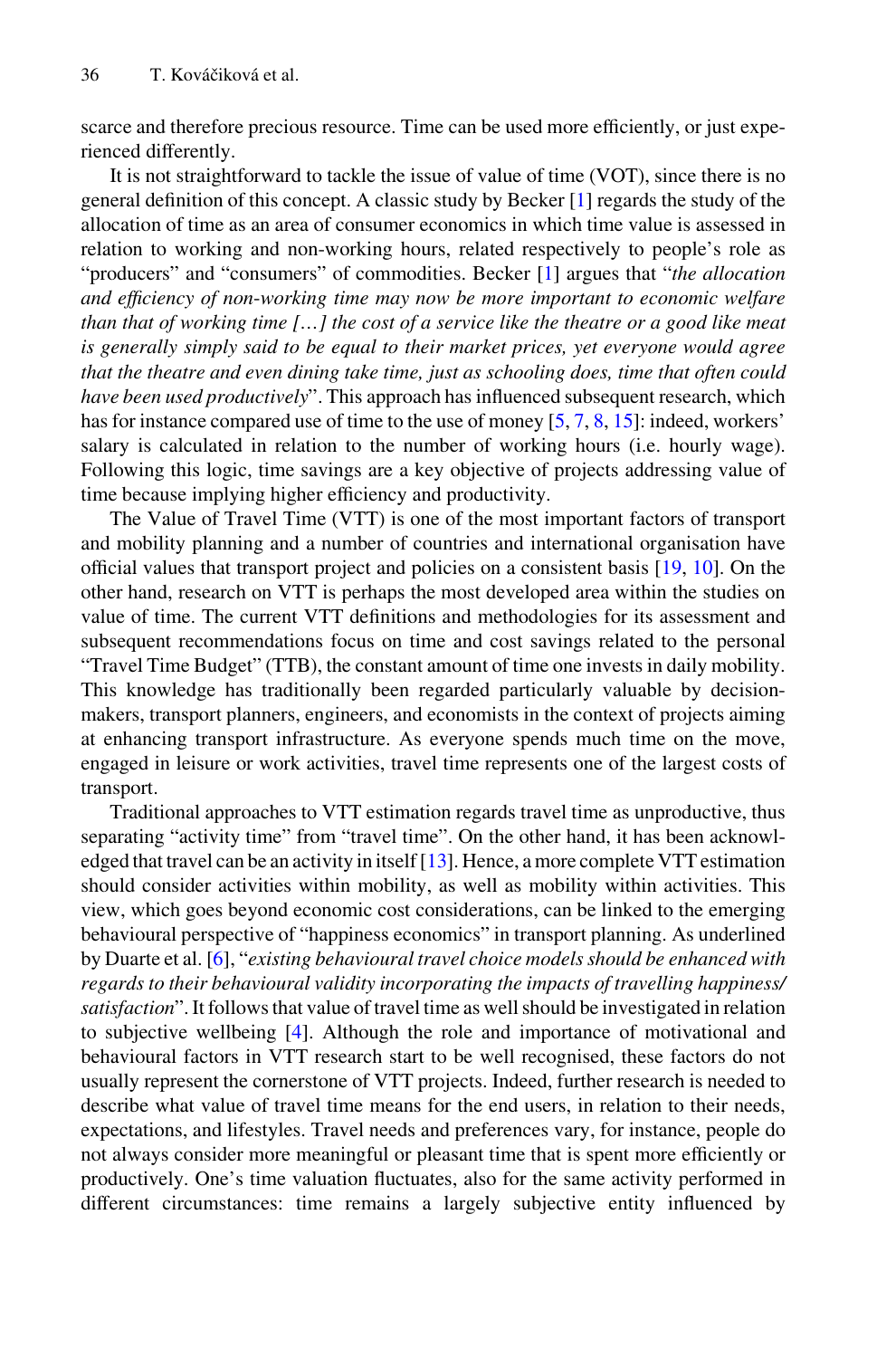endogenous and exogenous factors. As perceived quality of time influences individual well-being [\[11](#page-8-0)], it is important to understand and reflect on own time-use, for instance to adjust habitual behaviour and to consider alternative choices that would better define individual's needs, goals, and expectations. In line with this research need, the project "Mobility and Time Value" (MoTiV<sup>1</sup>) has been recently granted by the European Commission (EC) within the Horizon 2020 (H2020) programme. The aim of this paper is twofold: first, to present the holistic concept of value proposition of mobility, on which to develop a behavioural view of VTT; and secondly, to illustrate the MoTiV conceptual framework and its expected contribution to advance VTT research and applications.

#### **2 VTT and the Value Proposition of Mobility**

The "behavioural shift" of studies on VTT calls for the integration of models and frame‐ works of individual needs, motivations and preferences adapted to the mobility context. In this respect, which values and expectations should be generally fulfilled and therefore addressed by mobility solutions? The conception, development and deployment of mobility infrastructure, services and solutions from the perspective of individual motivations, needs and expectations defines and shapes a Value Proposition of Mobility. This represents a promise of value to be delivered, communicated, and acknowledged to the individual traveller. Group of travellers with similar needs, aspirations, motivations, and expectations are likely to have also a similar general judgment for different transport options. Being a complex ecosystem, there is no single actor in charge of shaping the Value Proposition of Mobility. It is rather a joint outcome of actors cocreating meaning and value to transport and mobility options through policy, implementation, deployment, and participation.

When referring to motivations and needs, a classic reference is Maslow's hierarchy of needs [\[12](#page-8-0)], which has been widely used in the transport context as well. An adapted version of this model has been recently used in the context of Mobility as a Service (MaaS) in the attempt to describe its value proposition. For instance, a recent study from UK Catapult describes how MaaS value propositions from different providers should address emerging mobility challenges (see Fig. [1\)](#page-3-0).

It is worth noting that Fig. [1](#page-3-0) includes a challenge related to VTT, namely "*enable faster journeys and increase confidence in arrival times*". This challenge is associated to the broader goal of "*enhancing end*-*to*-*end journeys by improving mobility choice*", which is not the highest goal of the hierarchy. To a closer look, the complete fulfilment of the Value Proposition of Mobility would require achieving the objective of "*enabling lifestyles by improving mobility fit*". The associated challenges combine both general sustainability aspects and individual well-being.

When considered from the perspective of the hierarchy of travel needs (adapted to MaaS), the economic view of VTT therefore addresses only the mid-level of the Value Proposition of Mobility. Indeed, the value of travel time cannot be always adequately assessed in terms of travel time savings: as shown by Mokhtarian and Salomon [[13\]](#page-8-0), in the case of leisure travel under some circumstances people travel just for the sake of

 $\overline{1}$  [www.motivproject.eu.](http://www.motivproject.eu/)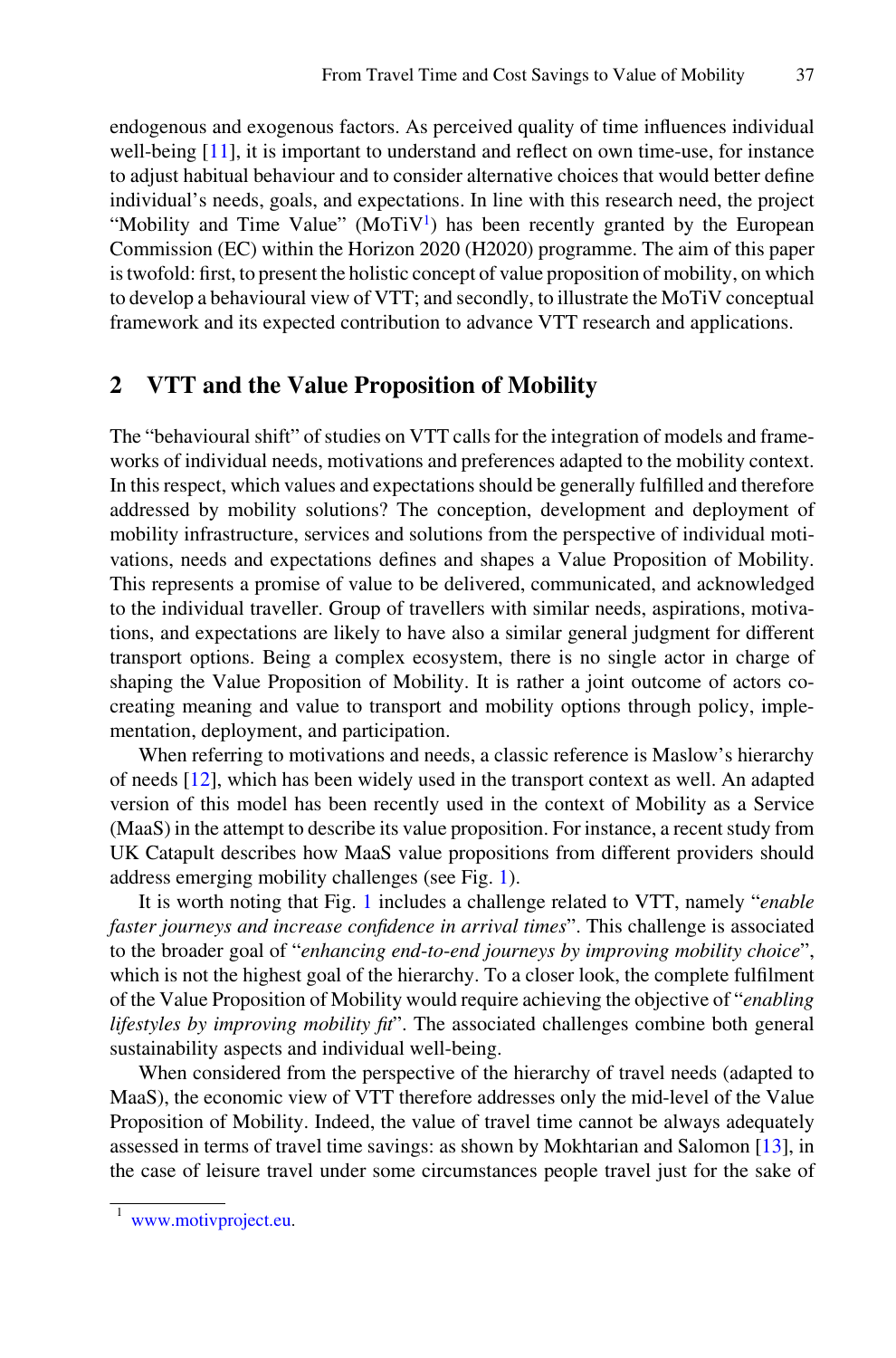<span id="page-3-0"></span>

Fig. 1. The traveller needs capability challenges [\[21](#page-8-0)].

traveling, because it is "fun". Indeed, it is not the activity to be carried out at destination that represents utility, and therefore value to the traveller, but the journey itself. The authors of the study include several types of activities falling under this category such as driving an off-road vehicle, recreational walking, jogging, cycling, and hiking. These activities are "undirected" in the sense that they do not necessarily have a specific objective or destination point. On the contrary, value of travel time is often associated to utilitarian travel, such as dropping off/picking up children from school, going shopping or to a medical appointment. The study goes further, describing also utilitarian travel situations in which travellers may decide to travel further (therefore, not mini‐ mising travel time) because of intrinsic reasons, such as a "variety-seeking" orientation or just curiosity. These are not exceptional situations: a common decision as dining out instead of eating at home (although food is available and quick to cook) could be included under this category.

New concepts of VTT are therefore necessary to acknowledge and fulfil the highest level of the hierarchy of travel needs, dealing with individual lifestyles and well-being. To further understand individual preferences and motivations in travel choices, a classic model by Sheth [\[17](#page-8-0)] distinguishes five utility needs corresponding to motivational dimensions:

- 1. **Functional motives:** related to the technical functions the product performs. The combination of product attributes forms the total functional utility of a product.
- 2. **Aesthetic-emotional motives:** style, design, luxury, and comfort of a product (class). These motives are not only important for the specific (brand) choice but also for the generic (product) choice. The product class is evaluated in terms of the fundamental values of the consumer in the emotive areas of fear, social concern, respect for quality of life, appreciation of fine arts, religion, and other emotional feelings. Thus, it may be contended that individuals tend to select those product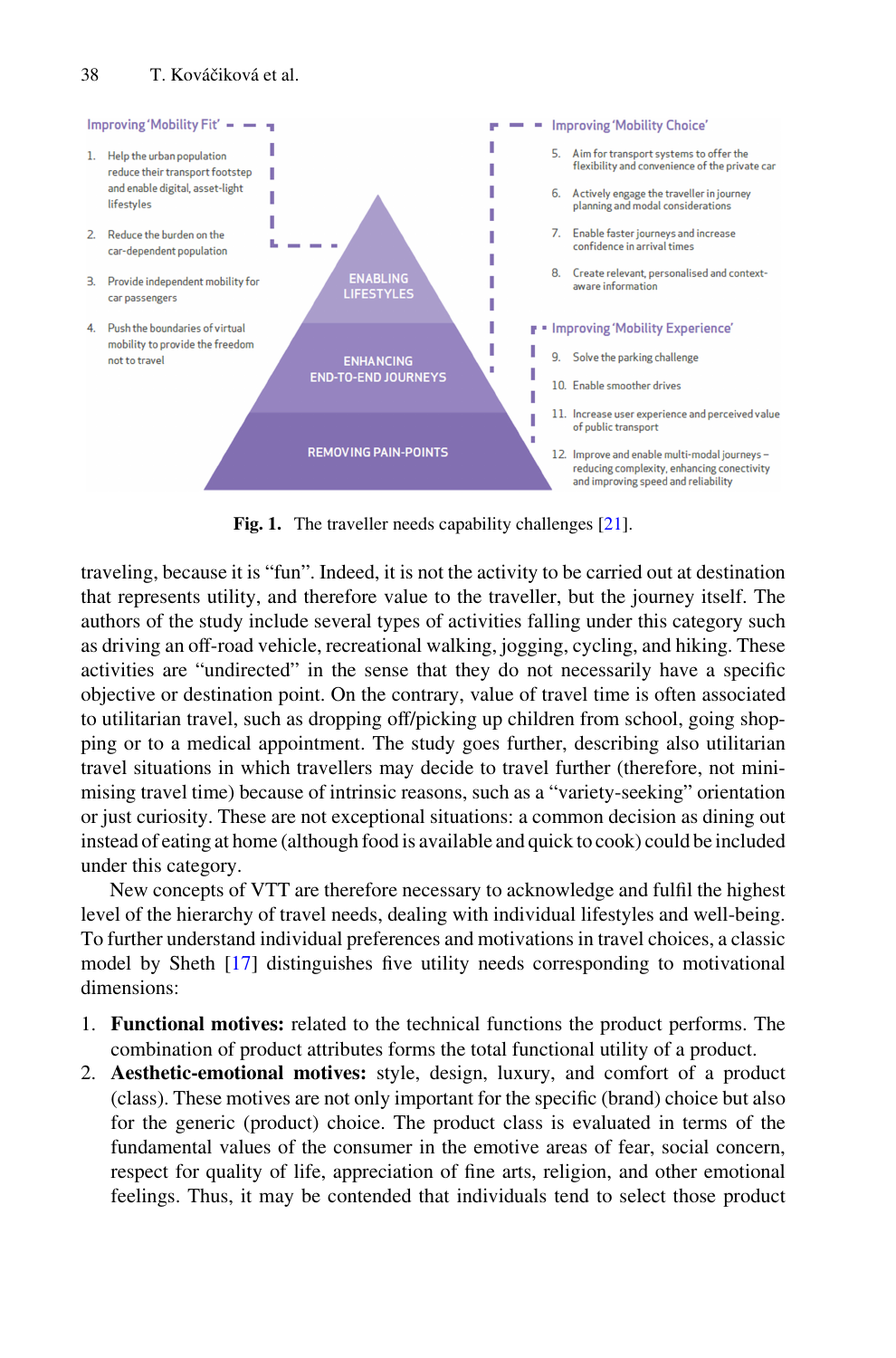classes that match with their life styles and enable them to express their fundamental values.

- 3. **Social motives:** related to the impact that consumption makes on relevant others. Status, prestige, and esteem may be derived from the possession and usage of prod‐ ucts and their conspicuous features. Some products are selected for their conspicuousness only ("conversation pieces"), sometimes in combination with aesthetic motives.
- 4. **Situational motives:** these are not motives in the sense of long-term desires to reach a certain goal. The selection of a product may be triggered by situational determi‐ nants such as availability, price discount, and/or accessibility. These situational factors apply usually for a specific brand or type. The brand choice is usually made in these cases without a careful evaluation of the product class.
- 5. **Curiosity motives:** motives that are supposed to prompt trials of new and/or innovative products. The consumer may try a new product; however, his repeat-purchase may be independent of such trials.

Although Sheth's model was conceived more than forty years ago, it is still current as it acknowledged both intrinsic and extrinsic motivations. A recent study by Mokhtarian et al. [[14](#page-8-0)] underlines that by "*focusing exclusively on the extrinsic motivations to travel runs the risk of substantially underestimating the demand for travel*". In conclusion, the traditional view of VTT allows only addressing a part of the travel needs and motivations. Conventional models such as the ones from Maslow [[12](#page-8-0)] and Sheth [\[17\]](#page-8-0) are still current and can be applied to establish a framework of assessing and measuring VTT in a way that it covers the whole Value Proposition of Mobility.

#### **3 MoTiV Conceptual Framework**

MoTiV is a 30-month research project that started in November 2017. Its primary goal is to contribute to advance research on Value of Travel Time (VTT) by introducing and validating a conceptual framework for the estimation of VTT at an individual level based on the value proposition of mobility. Its approach aims at achieving a broader and more interdisciplinary conceptualisation and understanding of VTT emphasising its behav‐ ioral component. The choice of the project acronym has been chosen in line with this perspective, as motive refers to "*something that causes a person to act in a certain way*".

This project will introduce an enlarged conceptual framework for the estimation of VTT based on the idea that each transport mode, or combination of transport modes, provides a different value proposition to the traveller in a specific mobility situation. Time and cost savings represent only one of these factors, not necessarily the ones contributing the most to VTT. Depending on the situation, other factors such as increased comfort or well-being may influence traveller's choice more than time and cost, therefore considered more valuable.

Building on the observations made by Lyons [[9\]](#page-8-0) on the "orthodoxy of travel time valuation", the project focus will be on the value of travel time itself (as perceived, experienced and reported almost in real-time via a smartphone app) rather than on the value of travel time saved (as estimated based on assumptions and rather limited survey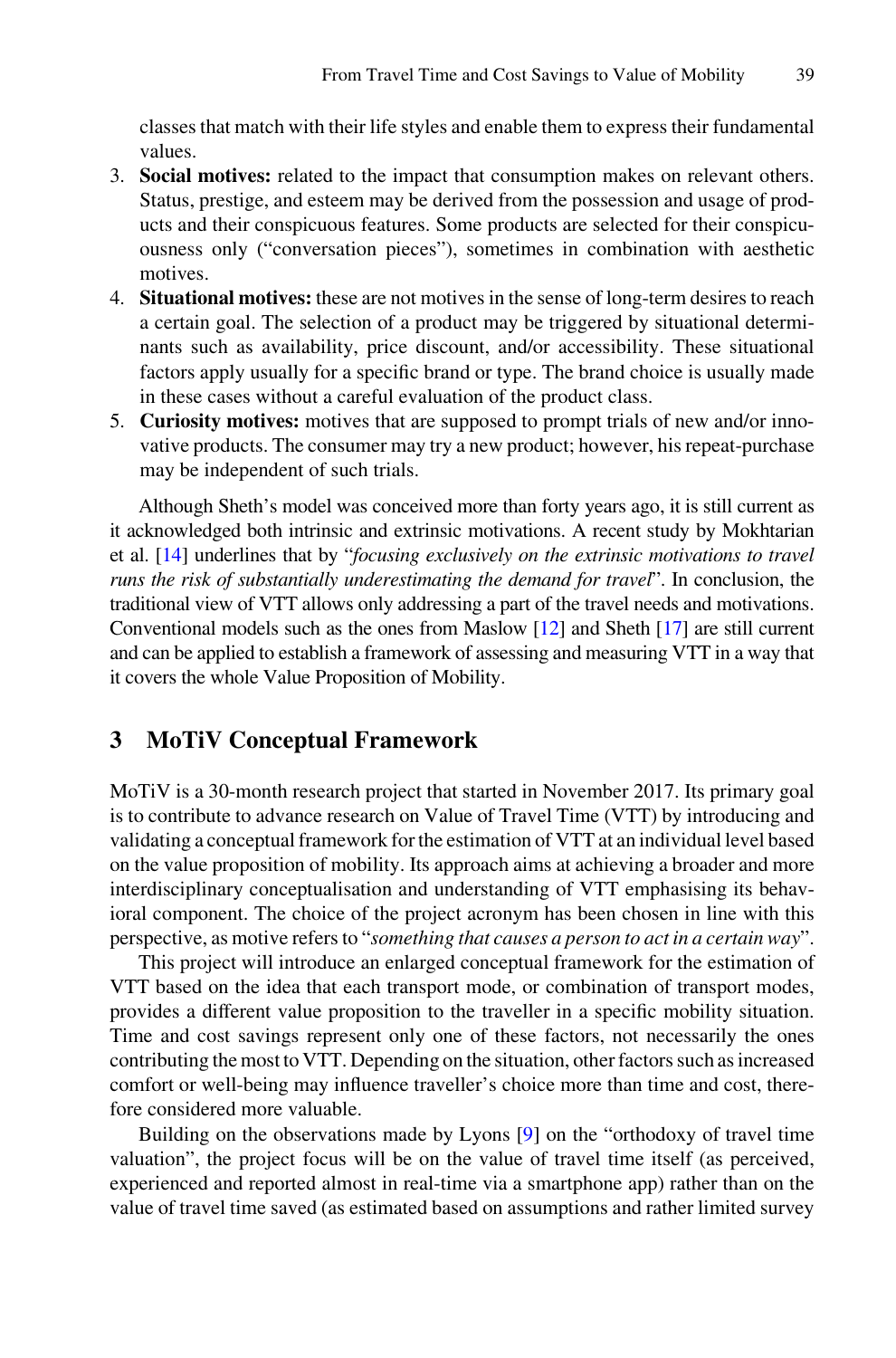data). In other words, quoting two key recommendations by Lyons [[9\]](#page-8-0), "*investing in schemes to save travel time should be weighed against investing in schemes to make sure travel time is well spent*" and "*trend data are needed to better understand and monitor travel time use phenomena*".

Specifically, MoTiV will go beyond the assessment of time and cost savings and will deliver a multi-dimensional framework for VTT estimation. In addition to cost and time, many other indicators play significant role in decisions on travel and mobility choices, thus representing value for the traveller. Accordingly, a new definition for "Value of Travel Time" will be introduced to acknowledge the dimension of individual "wellbeing" that incorporates these other indicators relevant to the individual traveller such as calories burnt, carbon footprint and overall satisfaction for the use of travel time.

The perceived value proposition of a certain travel option may not match the actual value delivered to the traveller. When the actual experience has a lower value than the perceived one, this could affect future mobility choices toward the use of other transport modes in similar situations or trip chaining. Knowledge on barriers and factors playing a role in the traveller's choice is therefore key to align expectations and actual experience.

The project will build on latest methodological approaches for collecting travel behaviour patterns via smartphone applications. The use of smartphones for collecting individuals travel behaviour and activity participation over a rather extended period and from a large number of subjects, allows in-depth behavioural analysis that was not possible with traditional survey methods such as paper based travel diaries or telephone surveys [[2, 3](#page-8-0), [18](#page-8-0), [20\]](#page-8-0). One may argue that despite their limitations, these latter methods were more "inclusive". Although users without smartphone could be left out from a smartphone-based data collection, the penetration of this technology is constantly increasing, especially in Europe (e.g. 70% of the population already owns a smartphone in Spain, and 60% in Italy) that can be considered widely accessible [\[16](#page-8-0)]. Nevertheless, particular care will be devoted during local data collection campaigns to reach a homogenous sample that involve all relevant categories of users (including, for instance, senior citizens).

# **4 Expected Impact**

Based on the aforementioned objectives, the expected impact of the MoTiV project can be outlined as follows:

1. *To broaden the definition and assessment of VTT beyond time savings consideration, based on a multidimensional time "value proposition" for the user.*

This will be achieved by introducing a conceptual framework based on a multidimensional "value proposition" that can be associated to a travel option in a specific mobility context. Travel option goes beyond the idea of "travel mode", since it may involve a combination of travel modes and because the same mode may feature different value propositions depending on the details how it is provided (e.g. a train with/without wifi) and characteristics of the mobility context. The value proposition of a travel option plays a crucial role in the traveller's choice, which is not only based on the purpose of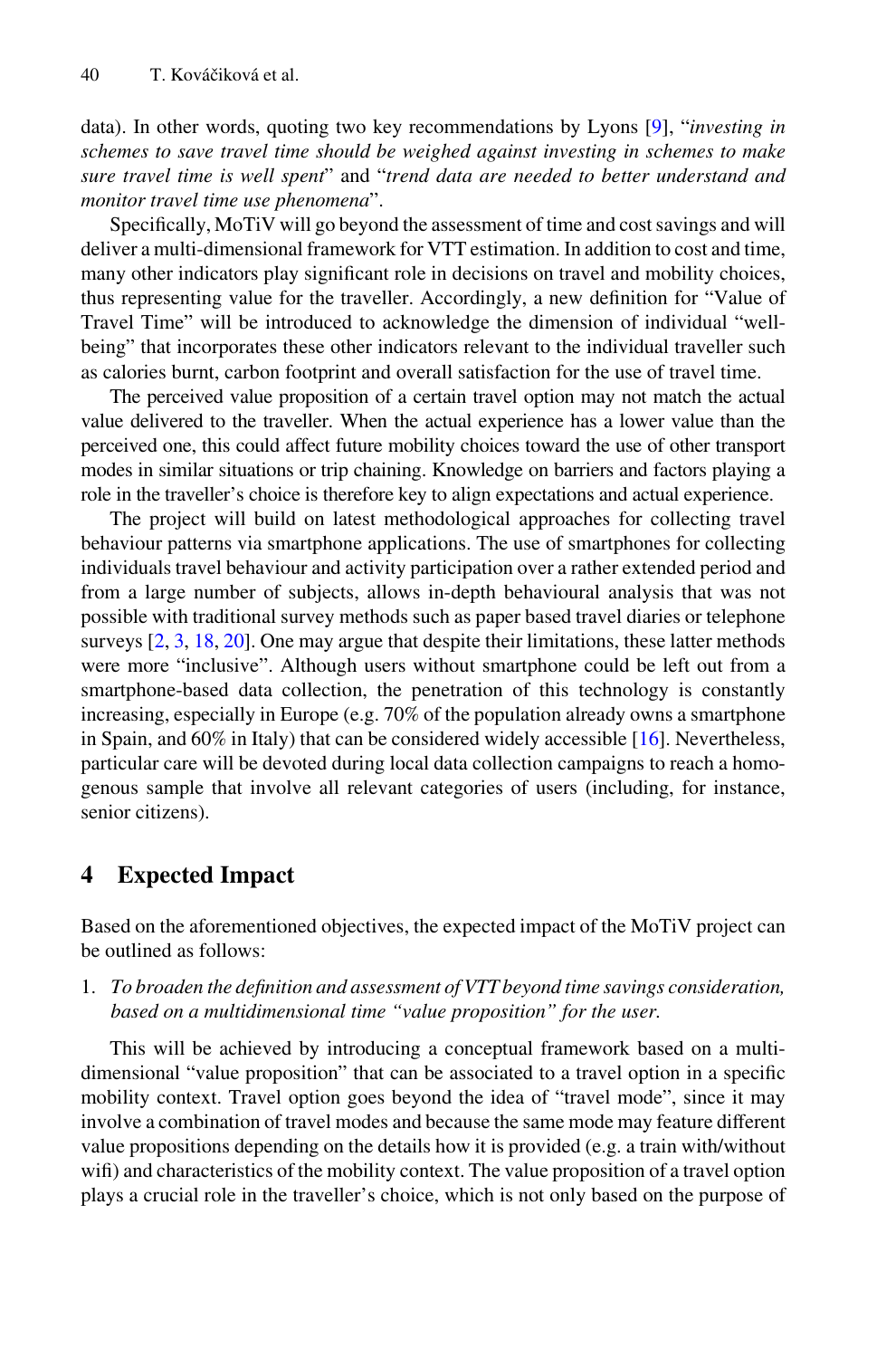the travel (e.g. commuting, accompanying children to school, get merchandise, or leisure travelling) and the time needed. Knowledge on the role that these latent factors have (e.g. curiosity, comfort, safety & security, cost) will be valuable to assess travellers' perceived value of time in that context.

A robust conceptual framework for the definition and estimation of VTT will build upon the emerging shift from a purely "economic" view of VTT to a broader and more interdisciplinary conceptualisation of VTT emphasising its "behavioural" component. In this view, time savings are not necessarily the main objective of VTT projects, especially when these are focused on individual perception/use of travel time aiming at maximising individual happiness/well-being. Accordingly, the conceptual framework includes a broadened definition of VTT, a comprehensive description of the Value Proposition of Mobility, and how these concepts are expected to influence use of personal Travel Time Budget (TTB) in mobility contexts.

Beside, a methodology for the estimation of VTT for people work and non-work activity engagements (e.g. maintenance and leisure) in line with the conceptual frame‐ work will be developed. The methodology will link micro and macro levels of analysis, describing the process of identifying similar behavioural patterns and quantifying value propositions of mobility in such patterns.

2. *To gain an understanding of traveller's reasons for his*/*her travel choices in line with the perceived value proposition of mobility.*

This will be achieved by gathering data, via a smartphone application, on the reason for preferring a travel option rather than another in a specific mobility context. This qualitative information will be analysed in relation to other relevant variables such as location, time of day, working and nonworking days and weather condition to identify behavioural mobility patterns. Additionally, choices will be analysed in relation to previous travel information seek or given to the user. For example, in the scenario of daily commuting to a work place at walking distance, a walk could be more attractive than using public transport on a sunny day. In this case, the value proposition is "wellbeing", while at rainy weather, public transport is the option due to the value proposition "comfort". The same value proposition "comfort" could explain the choice of using one's own car. An attractive public transport system could compete with private cars because of comfort. Additionally, how do preferences and choices change when additional information is provided first-hand to the user?

3. *To assess to what extent ICT connectivity and transport services*/*infrastructure affect VTT across leisure and work activities and within cultures and generations.*

Knowledge on these factors will be obtained by gathering data on activities carried out by the traveller while on the move, considering the available supporting infrastructure, including its performance (e.g. Internet connectivity, advanced transport connections, frequency of connections, available seat places, environmental design, availability of shared mobility facilities, exclusive bicycle lanes), and wish-list of possible improvements.

4. *To elaborate specific actions and recommendations for mobility policy makers and solution developers that shape the value propositions of travel time.*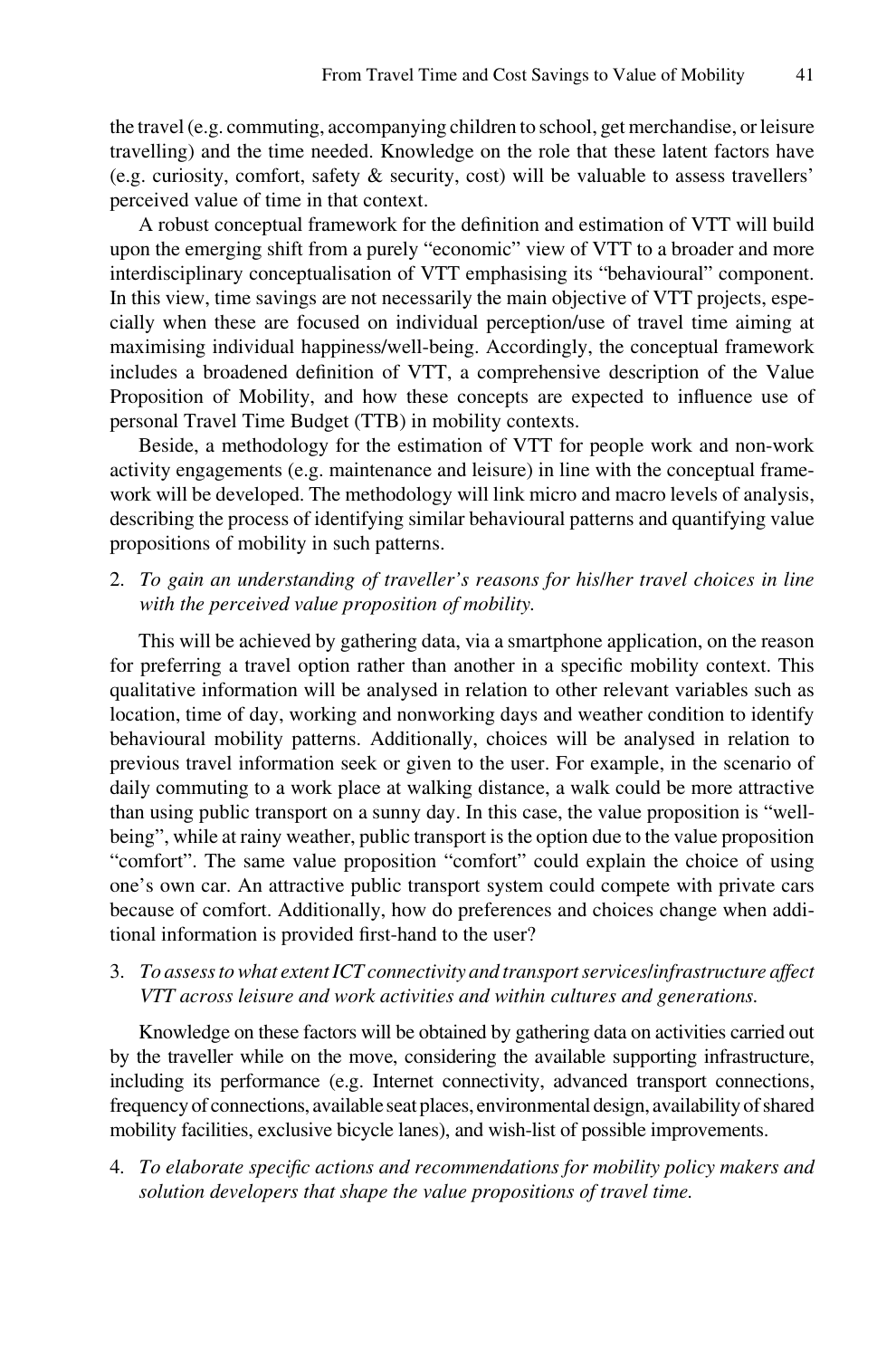Specific actions and recommendations for short-medium term and longer term will be delivered and include social, economic and environmental considerations on the role of ICT, particularly smartphones and tablets, as well as on transport systems and supporting infrastructure in shaping VTT. A cost-benefit analysis relevant to the Euro– pean context will be carried out: among others, this is expected to identify areas in which the shift away from the "speed paradigm" has already happening and will become more relevant in the coming years. In these areas, the employment of the MoTiV conceptualisation of VTT would provide useful indications to policy makers for the assessment and development of policies as well as to businesses for delivering new or improved mobility solutions. These indications will be complemented by an assessment of the role and importance of significant factors in VTT, addressing also the question of how rele‐ vant actors should modify value propositions to foster sustainable mobility behaviour.

# **5 Conclusion**

Value of travel time is highly variable, including a small portion of travel with very high time values, to a significant portion of travel with little or no cost, since travelers enjoy the experience and would pay nothing to reduce it. The MoTiV project introduces a broadened definition and methodology for estimating VTT, acknowledging the shift away from a purely economic view of VTT and the incorporation of behavioural aspects such as personality, preferences, and expectations in its assessment.

To do so, the MoTiV conceptual framework builds on Sheth [\[17\]](#page-8-0) model to investigate motivational factors behind systematic transport mode choices. These factors will be analysed thanks to a European-wide mobility and behavioural data collection through a smartphone application during the project. This dataset will allow, among others, comparisons across gender, age, and geographical contexts. The dataset also will incorporate "qualitative" input from travellers (e.g. "purpose of travel") that will be used to derive the general mobility context (e.g. leisure/work), activities carried out within mobility, to what extent ICT and transport services/infrastructure supported (or disrupted) such activities, and overall satisfaction/dissatisfaction.

The challenge of an integrated transport and mobility planning is the understanding of the complexity of the parameters involved and their influence on people's choices when they travel. Therefore, understanding effective factors in people decision-making process about travel and activity participation could help planners, policy makers and authorities to make them more attentive to the consequences of their policies in short, medium and long-term. Several managerial implications will emerge from this project: the results will highlight the importance of taking a holistic approach to travellers expe‐ rience management in terms of preferences and expectations. Outcomes of this study will allow drawing specific policy and business recommendations to signify the role of ICT, transport systems and infrastructure and influence factors in shaping VTT in European context. The expected outcomes of MoTiV would provide useful indications to policy makers for the assessment and development of policies as well as to businesses for delivering new or improved sustainable mobility solutions in European countries.